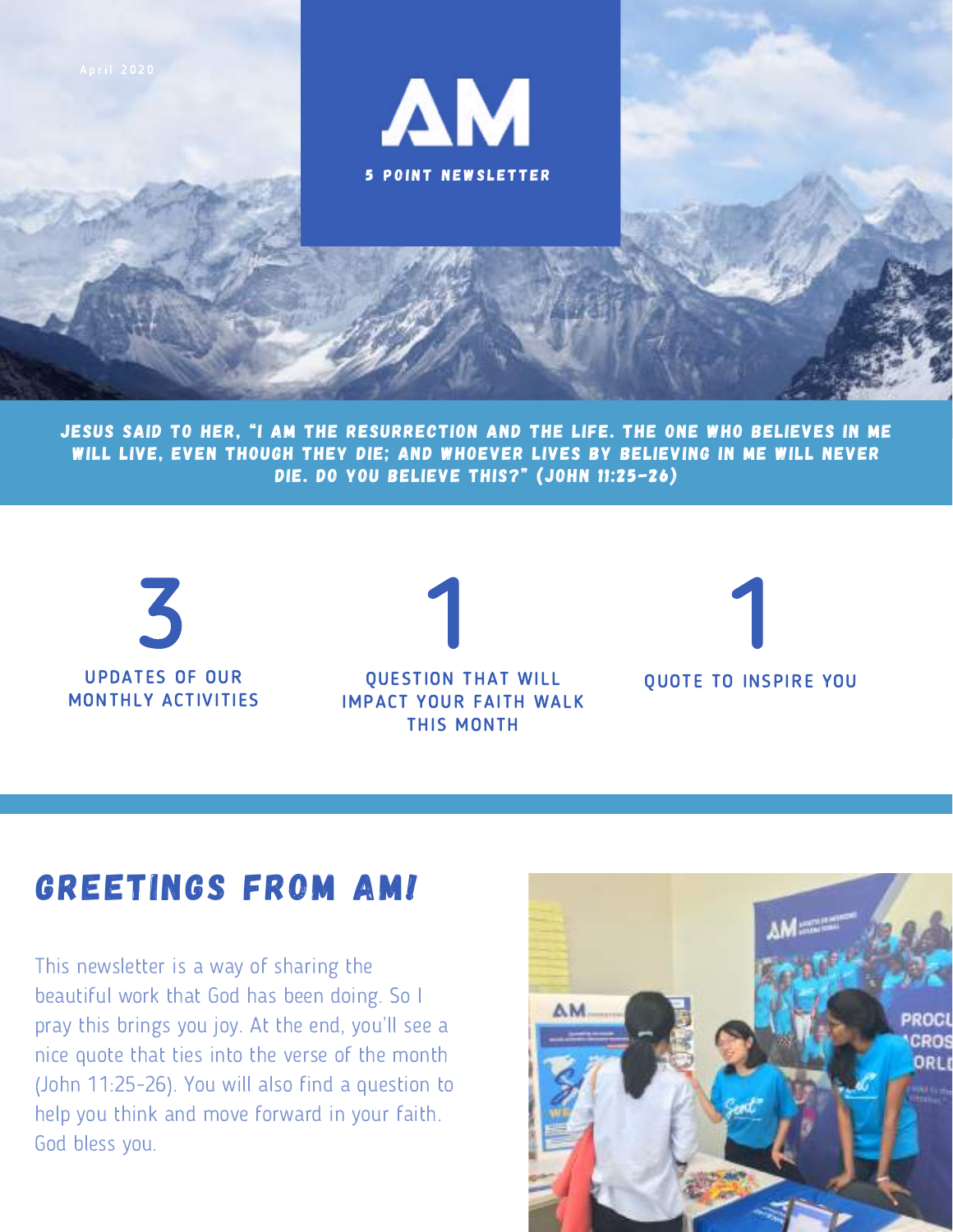# IDENTITY IS IMPORTANT

1. AM's online team started <sup>a</sup> new weekly bible series hosted by Bible teacher social media director, Michael Ford. The series is focused on the theme of Identity. The bible is rich with answers to the deep questions we have about who we are. But this is a question that plagues us the most? Who am I? How should I live? Through this series, we believe God will shed two great lights over the truth about himself, and about us.

2. We recently added a "chat with us" box on our home page. You can reach out to us with any questions, comments or prayer requests. This is our gift to you, to be readily there for anyone in need.

## STAY CONNECTED

WHO AM 12